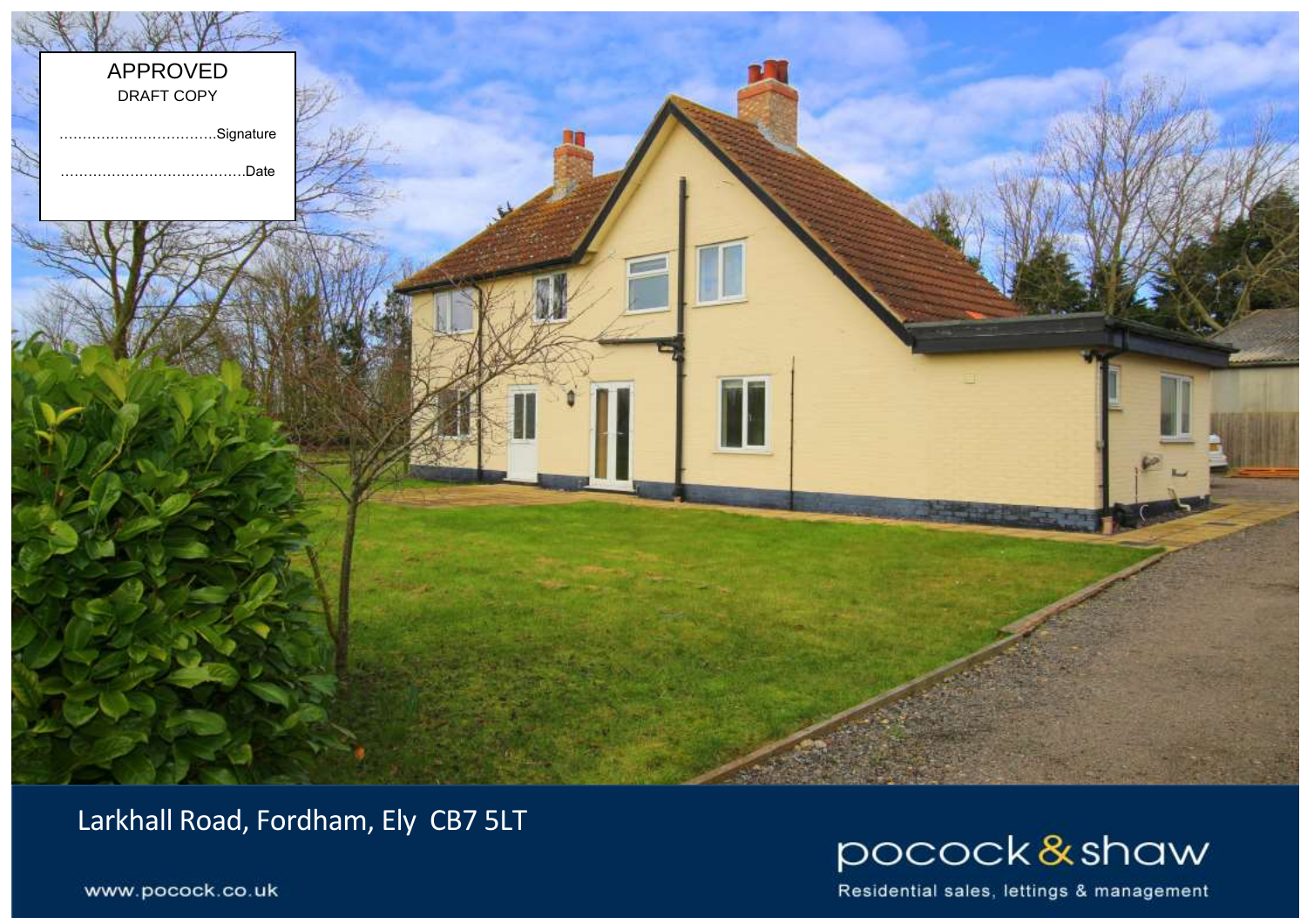## **Block Farm, 21 Larkhall Road, Fordham, Ely, Cambridgeshire CB7 5LT**

An attractive three bedroom detached farm cottage which lies in a rural setting at the end of a country lane, adjacent to a small holding with wonderful views over open countryside. EPC E (40). Available beginning May.

- Sitting Room
- Dining Room
- Kitchen/Breakfast Room & separate Utility Room
- Three Bedrooms
- Bathroom
- Views over open countryside
- **•** Driveway parking for several vehicles
- Oil Heating

## **Guide Price: £1195 pcm**







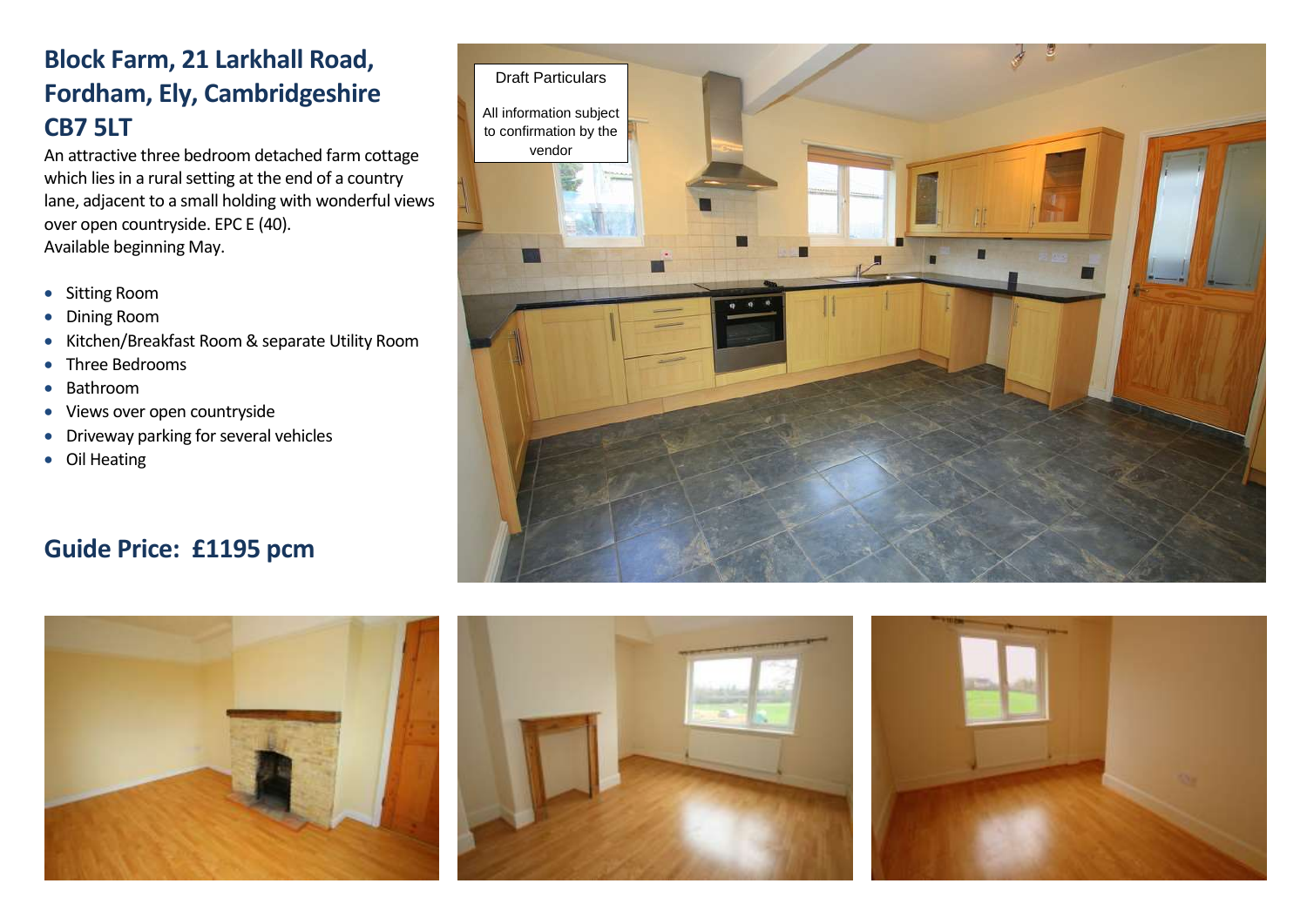**FORDHAM** lies some 5 miles north of Newmarket, renowned as the British Headquarters of horse racing offering interesting and varied range of local shops and amenities. These include the National Horse Racing Museum, a twice weekly open air market, hotels, restaurants and modern leisure facilities. There is a regular railway service to London's Kings Cross and Liverpool Street stations via Cambridge and Ely just 12 miles away. Fordham itself offers a good range of facilities including two garden nurseries, a highly regarded primary school, shops, garage, 2 public houses, restaurant and church. It also has a regular bus service and is well placed for access to the A14 dual carriageway to both Cambridge and Bury St Edmunds.

**ENTRANCE HALL** with laminate flooring and stairs to first floor.

**KITCHEN/BREAKFAST ROOM** 14' 3" x 14' 0" (4.34m x 4.27m) with a range of matching base and wall mounted units and drawers, black granite work surfaces, inset single stainless steel sink and drainer. Tiled floor. Fitted electric oven and hob with extractor fan over. Integrated fridge, space and plumbing for dishwasher.

**UTILITY ROOM** 10' 7" x 6' 0" (3.23m x 1.83m) with range of base cupboards with black granite work surface, inset stainless steel single sink and drainer, space and plumbing for washing machine, space for tumble dryer. Oil fired boiler for central heating and hot water systems.

**DINING ROOM** 14' 1" x 9' 11" (4.29m x 3.02m) with laminate flooring and exposed brick fireplace (for decorative purposes only).

**SITTING ROOM** 14' 0" x 19' 7" (4.27m x 5.97m) with French doors opening to south facing front garden and exposed brick fireplace (for decorative purposes only.

**CLOAKROOM** with matching white two piece suite comprising low level WC and wash hand basin.

**FIRST FLOOR LANDING** with useful linen cupboard. **BEDROOM 1** 14' 1" x 10' 0" (4.29m x 3.05m) **BEDROOM 2** 14' 1" x 8' 2" (4.29m x 2.49m) **BEDROOM 3** 10' 4" x 7' 6" (3.15m x 2.29m)

**BATHROOM** with matching white panelled bath, wash hand basin, low level WC and separate shower cubicle. Tiled flooring.

**EXTERIOR** There is a small lawned garden to the rear of the house, the majority of the garden lies to the front which is lawned and has a patio. Oil tank.

There is driveway parking for several vehicles.

**EPC** E (40)

- **INFORMATION:** The property is non-managed. Deposit: £1378.00 The fireplaces are for decorative purposes only and cannot be used.
- **VIEWING:** By arrangement with Pocock & Shaw Telephone: 01353 668091 email: ely@pocock.co.uk

## **REF JVD/3076**